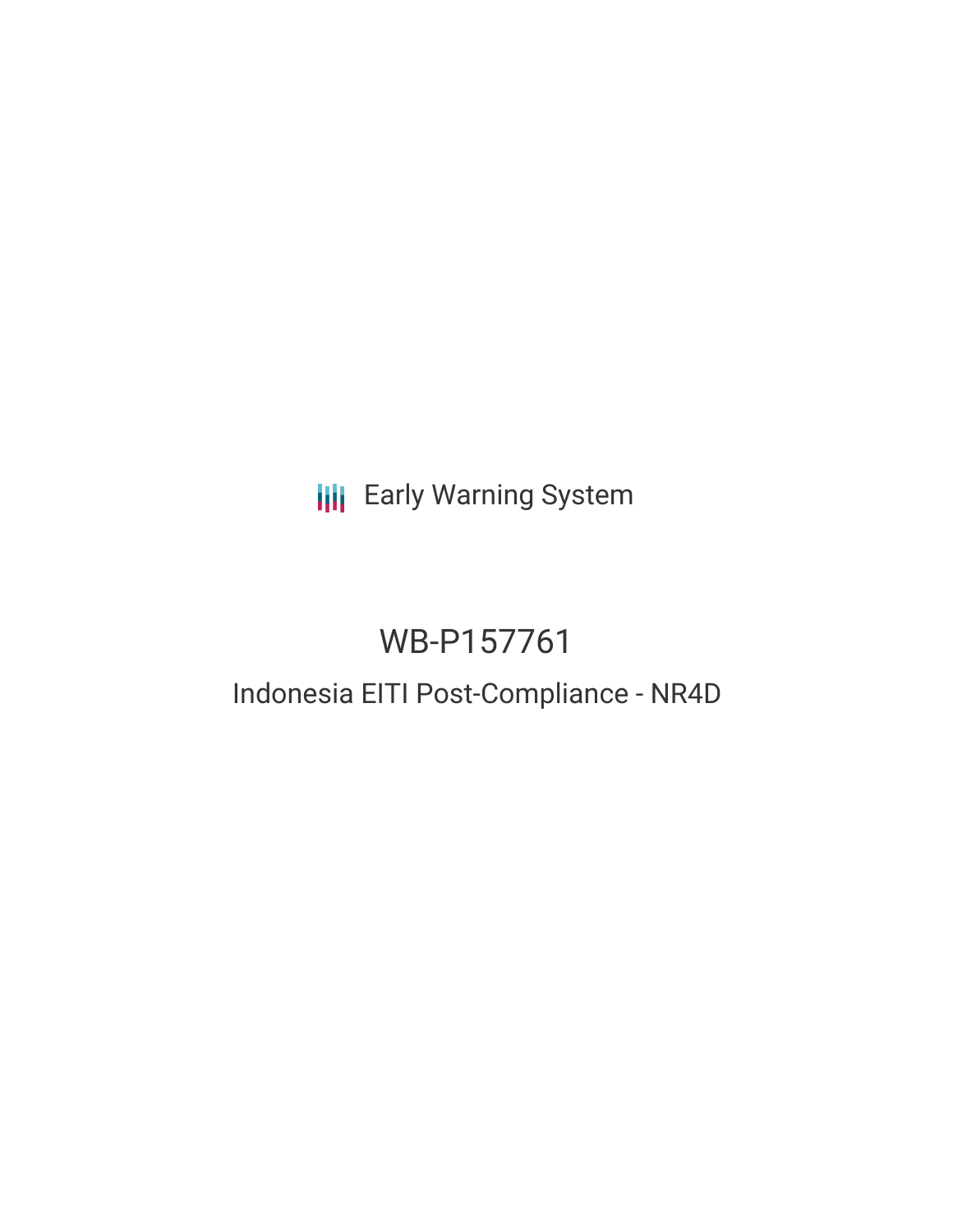

| Countries                      | Indonesia                          |
|--------------------------------|------------------------------------|
| <b>Financial Institutions</b>  | World Bank (WB)                    |
| Status                         | Approved                           |
| <b>Bank Risk Rating</b>        | C                                  |
| <b>Voting Date</b>             | 2016-04-19                         |
| <b>Borrower</b>                | Ministry of Finance                |
| Sectors                        | Energy, Law and Government, Mining |
| <b>Investment Type(s)</b>      | Grant, Loan                        |
| <b>Investment Amount (USD)</b> | $$0.44$ million                    |
| <b>Grant Amount (USD)</b>      | $$0.44$ million                    |
| <b>Project Cost (USD)</b>      | $$0.44$ million                    |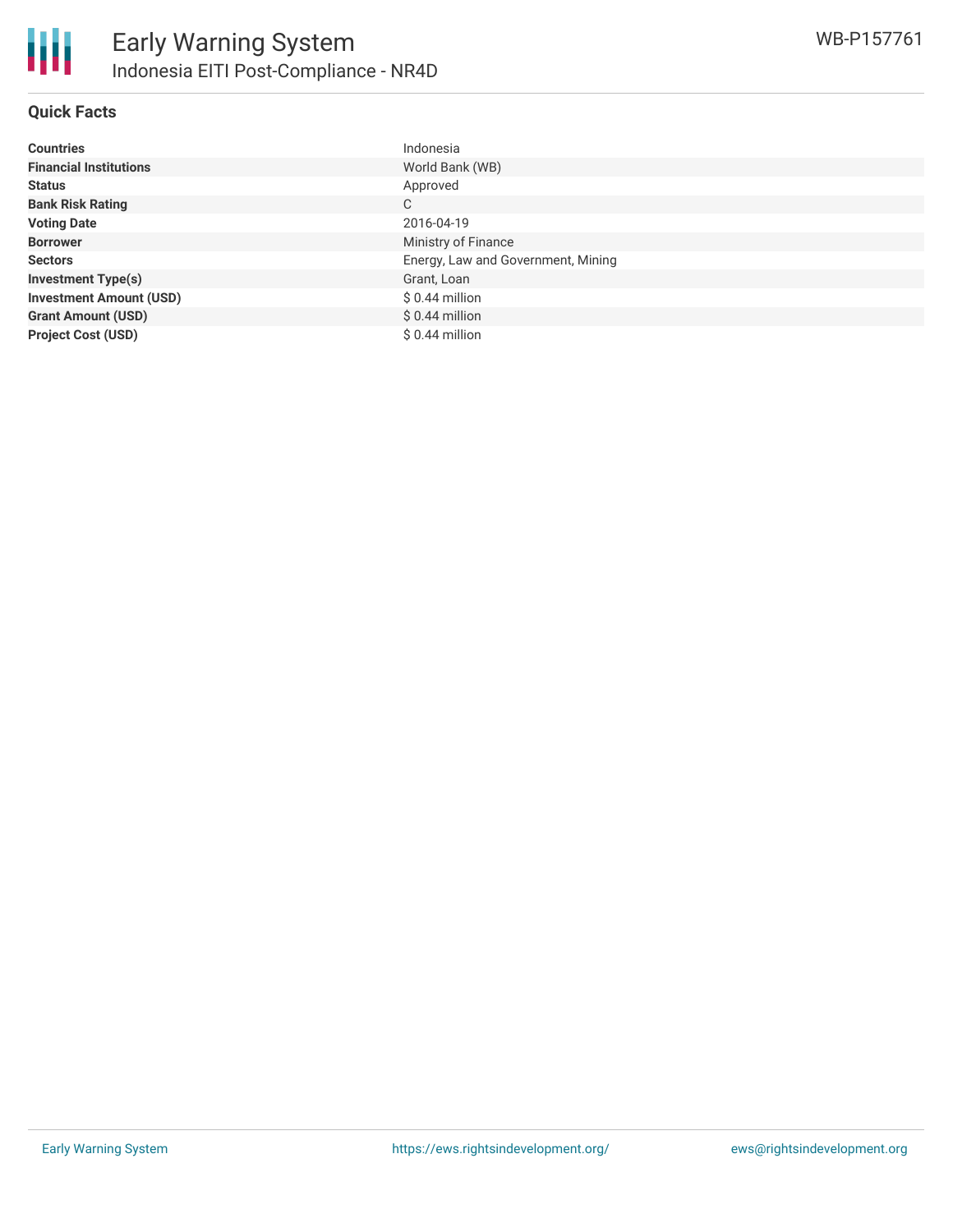

#### **Project Description**

This project finances support of the Government of Indonesia's efforts to increase transparency in the oil, gas, and mining sectors, particularly through maintenance of its Extractive Industries Transparency Initiative (EITI) compliant status, including the completion of the transition of its full management, financing and execution to the Government of Indonesia.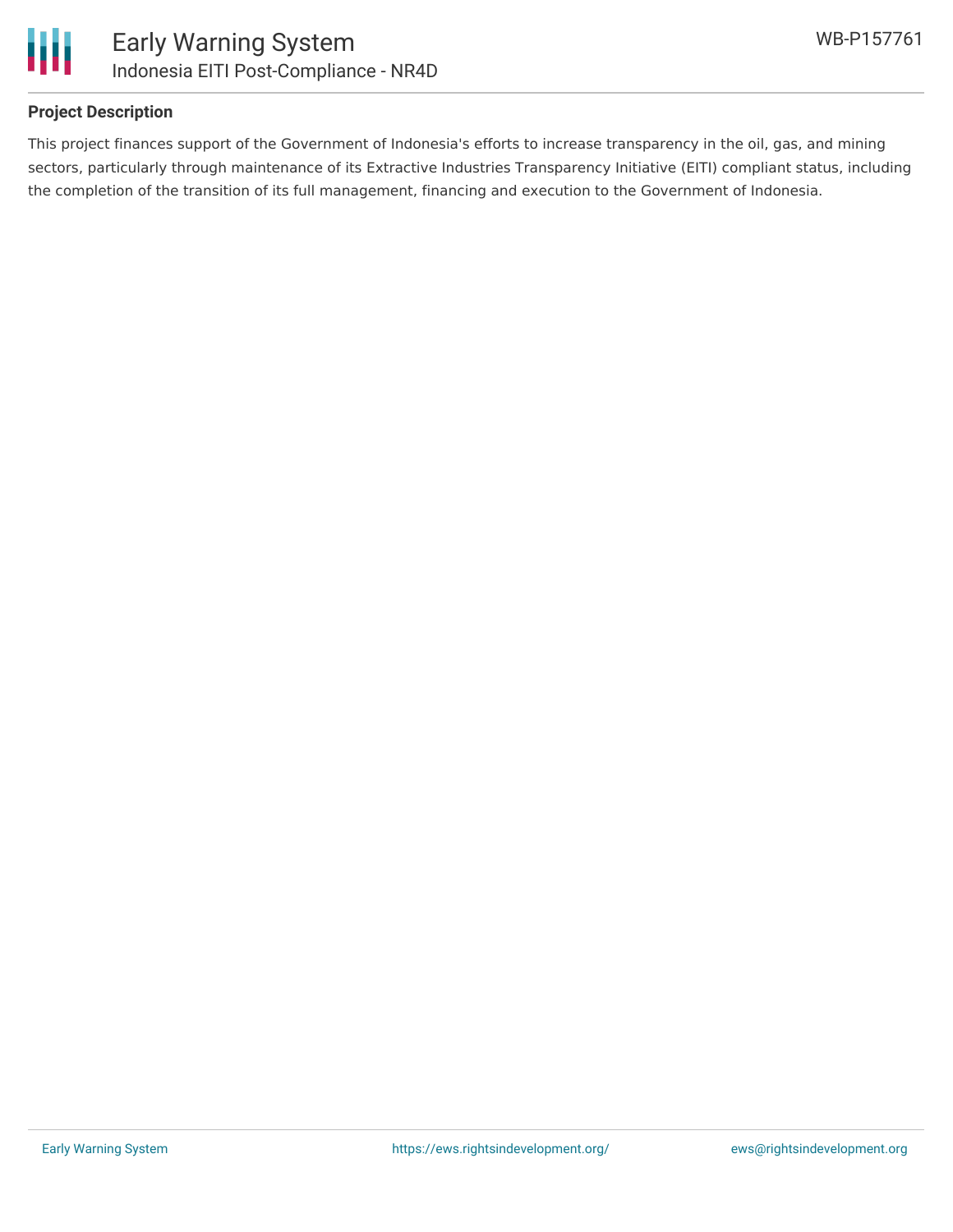#### **Investment Description**

World Bank (WB)

Indonesia Natural Resources For Development Program US\$ 0.4 million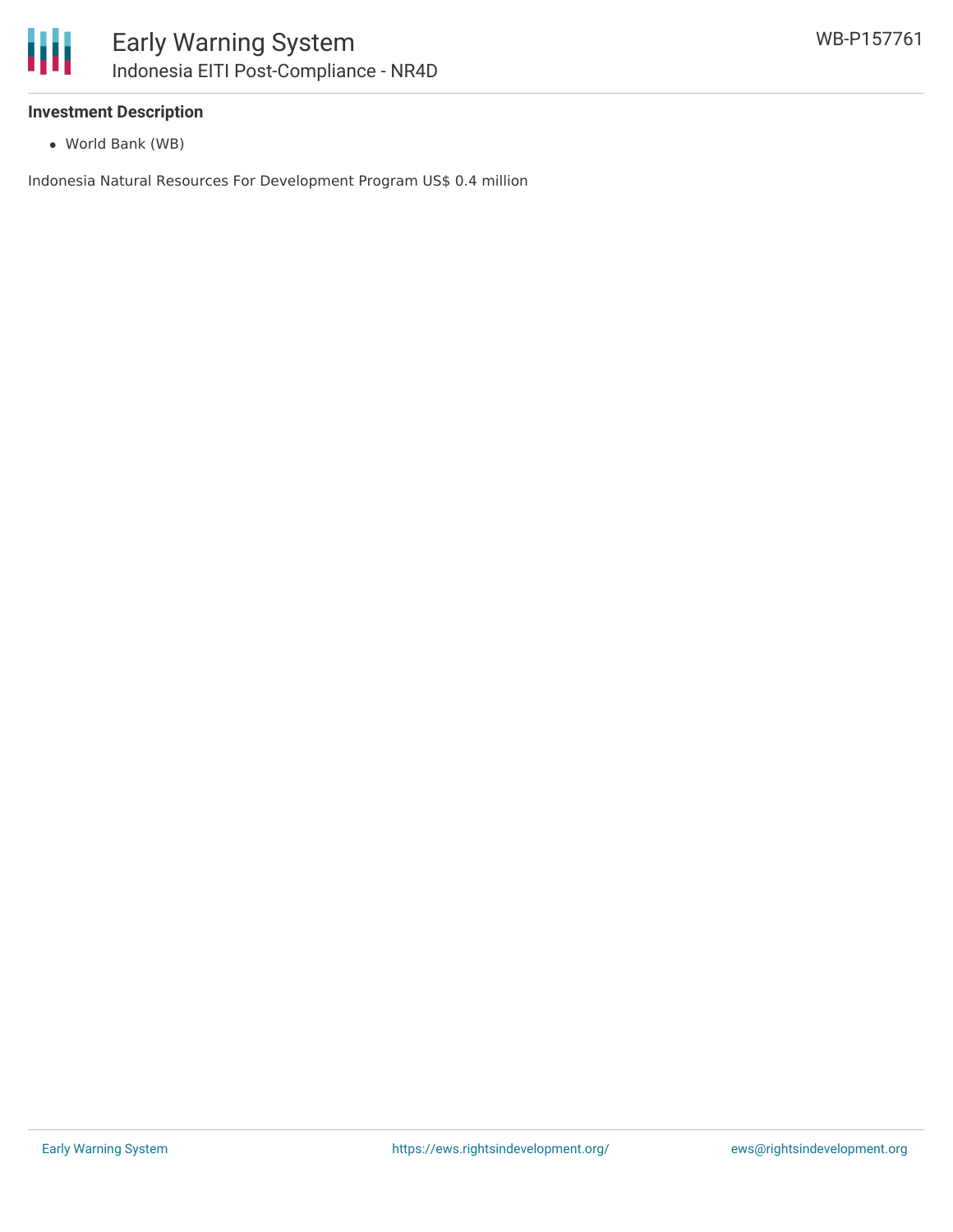

## **Contact Information**

World Bank Contact: Noriko Toyoda Title: Senior Governance Specialist Tel: 5781+3293 / Email: ntoyoda@worldbank.org

Borrower/Client/Recipient Name: Ministry of Finance Contact: Robert Pakpahan Title: Director General of Budget Financing and Risk Tel: 62213500841 Email: rpakpah@yahoo.com

Implementing Agencies Name: Coordinating Ministry of Economic Affairs Contact: Montty Girianna Title: Deputy for Energy and Mineral Resources Email: girianna@ekon.go.id

#### ACCOUNTABILITY MECHANISM OF WORLD BANK

The World Bank Inspection Panel is the independent complaint mechanism and fact-finding body for people who believe they are likely to be, or have been, adversely affected by a World Bank-financed project. If you submit a complaint to the Inspection Panel, they may investigate to assess whether the World Bank is following its own policies and procedures for preventing harm to people or the environment. You can contact the Inspection Panel or submit a complaint by emailing ipanel@worldbank.org. You can learn more about the Inspection Panel and how to file a complaint at: http://ewebapps.worldbank.org/apps/ip/Pages/Home.aspx.